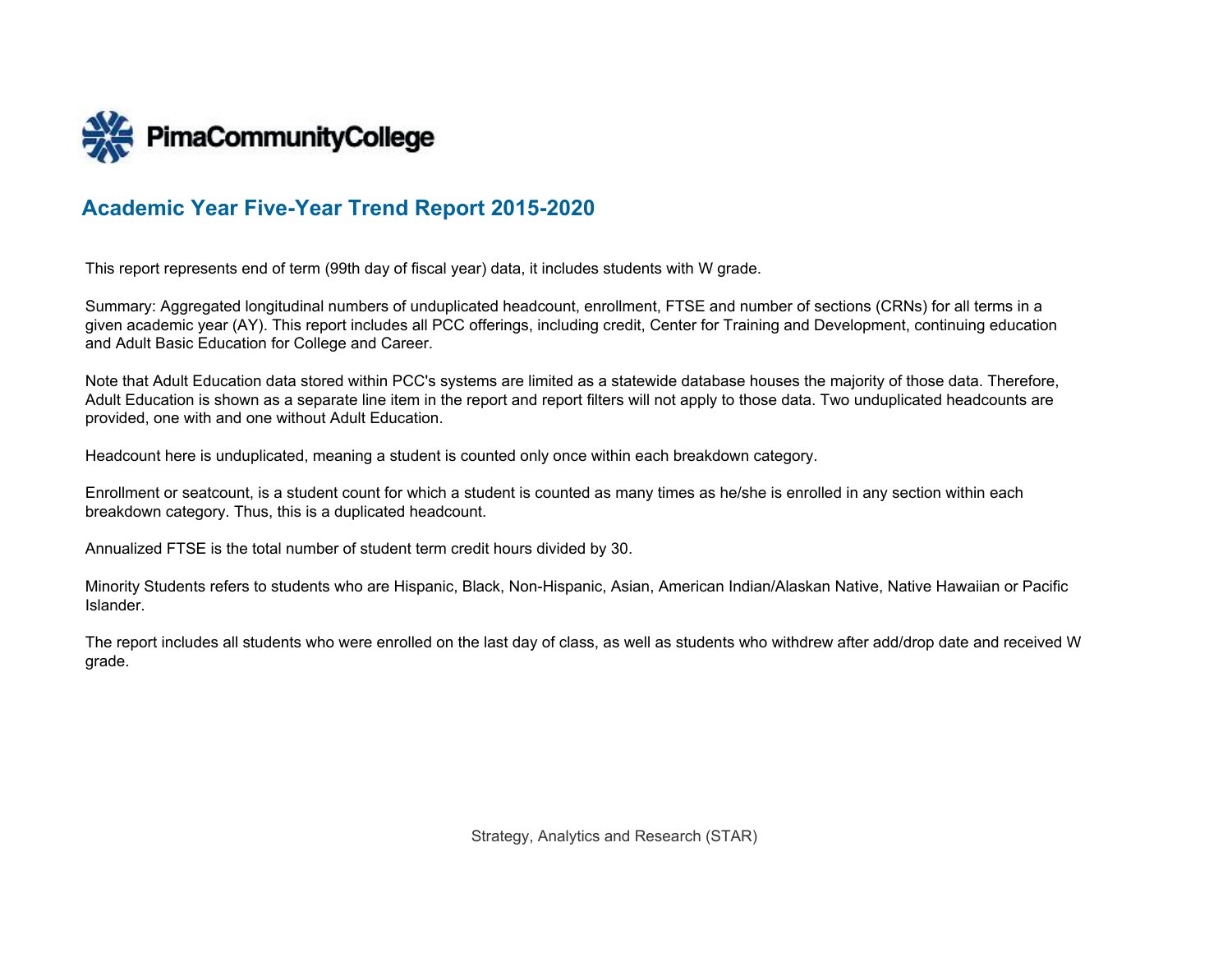# **Headcount Summary by Term**

This report provides headcount data for all terms and offerings at PCC. Note that Adult Education data stored within PCC's systems are limited as a statewide database houses the majority of those data. Therefore, Adult Education is shown as a separate line item in the report and report filters will not apply to those data. Two unduplicated headcounts are provided, one with and one without Adult Education.

#### **Filters:**

|                                                                      | AY ending summer<br>2015 |                                      |        | <b>AY ending summer</b><br>2016      |        | <b>AY ending summer</b><br>2017      | <b>AY ending summer</b><br>2018 |                                      | <b>AY ending summer</b><br>2019 |                                      | <b>AY ending summer</b><br>2020 |                                        |
|----------------------------------------------------------------------|--------------------------|--------------------------------------|--------|--------------------------------------|--------|--------------------------------------|---------------------------------|--------------------------------------|---------------------------------|--------------------------------------|---------------------------------|----------------------------------------|
|                                                                      | N.                       | % change<br>from<br>previous<br>vear | N      | % change<br>from<br>previous<br>year | N.     | % change<br>from<br>previous<br>year | N                               | % change<br>from<br>previous<br>year | N                               | % change<br>from<br>previous<br>year | N.                              | $%$ change<br>from<br>previous<br>year |
| Fall                                                                 | 25,619                   |                                      | 24,213 | $-5.49%$                             | 22,757 | $-6.01%$                             | 22,147                          | $-2.68%$                             | 21,204                          | $-4.26%$                             | 21,075                          | $-0.61%$                               |
| <b>Spring</b>                                                        | 22,837                   |                                      | 20,930 | $-8.35%$                             | 20,106 | $-3.94%$                             | 20,270                          | 0.82%                                | 19,619                          | $-3.21%$                             | 19,000                          | $-3.16%$                               |
| <b>Summer</b>                                                        | 8,948                    |                                      | 8,477  | $-5.26%$                             | 8,405  | $-0.85%$                             | 8,189                           | $-2.57%$                             | 8,485                           | 3.61%                                | 7,699                           | $-9.26%$                               |
| <b>Full Year - Credit</b>                                            | 3,613                    |                                      | 3,819  | 5.70%                                | 3,037  | $-20.48%$                            | 3,380                           | 11.29%                               | 4,017                           | 18.85%                               | 4,589                           | 14.24%                                 |
| <b>Full Year - CTD</b>                                               | 369                      |                                      | 361    | $-2.17%$                             | 354    | $-1.94%$                             | 361                             | 1.98%                                | 330                             | $-8.59%$                             | 391                             | 18.48%                                 |
| <b>Full Year - Noncredit</b>                                         | 2,556                    |                                      | 2,449  | $-4.19%$                             | 2,692  | 9.92%                                | 2,337                           | $-13.19%$                            | 2,410                           | 3.12%                                | 1,834                           | $-23.90%$                              |
| <b>Full Year - CEU</b>                                               |                          |                                      | 3      | 200.00%                              | 45     | 1,400.00%                            | 35                              | $-22.22%$                            | 20                              | $-42.86%$                            | 0                               | $-100.00\%$                            |
| <b>Other</b>                                                         | 0                        |                                      |        |                                      | 253    |                                      | 43                              | $-83.00\%$                           | 0                               | $-100.00\%$                          | $\Omega$                        |                                        |
| <b>Total (unduplicated,</b><br>excluding Adult<br><b>Education</b> ) | 41,637                   |                                      | 39,034 | $-6.25%$                             | 37,052 | $-5.08%$                             | 36,136                          | $-2.47%$                             | 35,979                          | $-0.43%$                             | 35,085                          | $-2.48%$                               |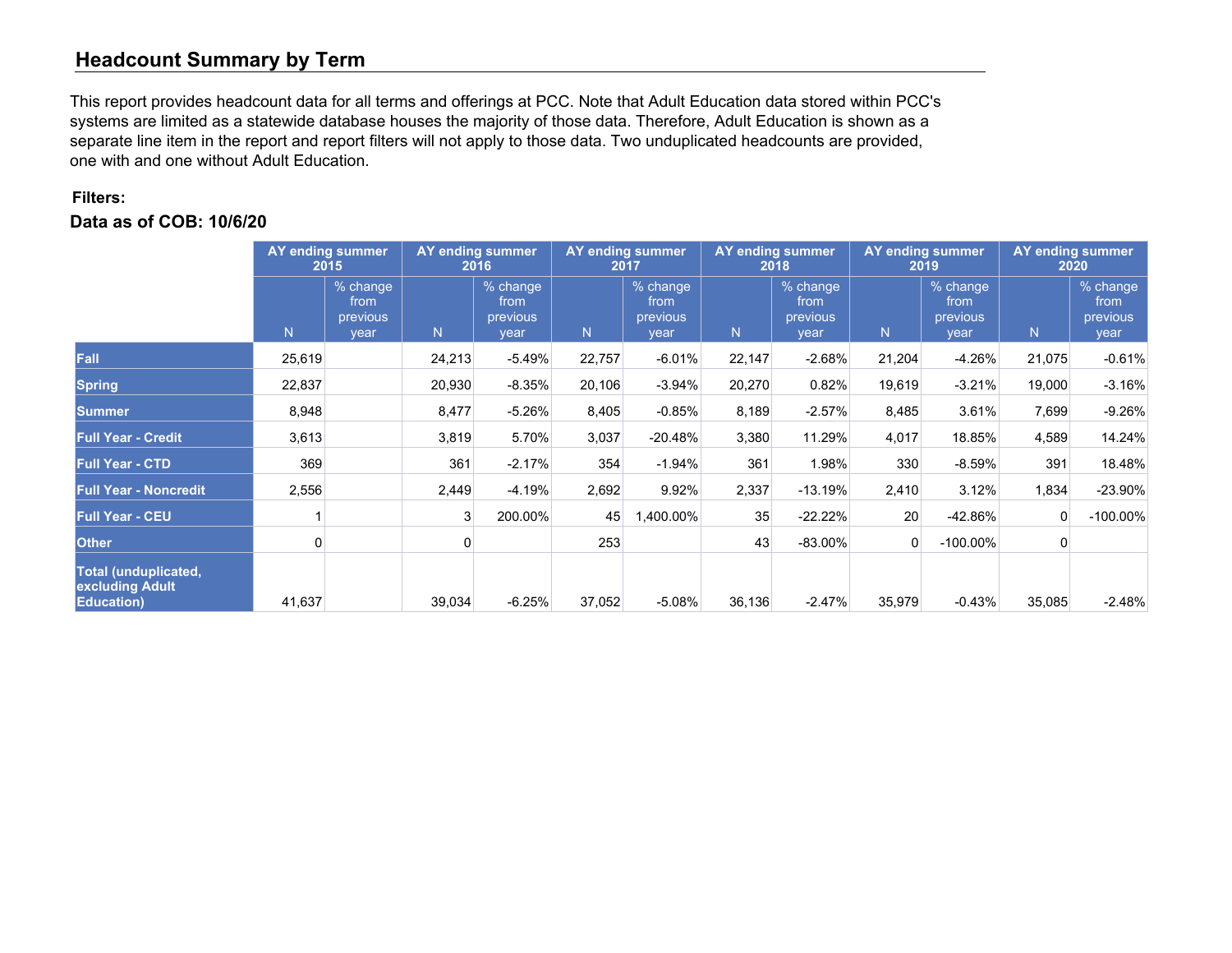### **Filters:**

|                              | <b>AY</b> ending summer<br>2015 |                                        |         | <b>AY</b> ending summer<br>2016      | <b>AY ending summer</b><br><b>AY ending summer</b><br><b>AY ending summer</b><br>2017<br>2018<br>2019 |                                      | <b>AY ending summer</b><br>2020 |                                      |         |                                      |         |                                             |
|------------------------------|---------------------------------|----------------------------------------|---------|--------------------------------------|-------------------------------------------------------------------------------------------------------|--------------------------------------|---------------------------------|--------------------------------------|---------|--------------------------------------|---------|---------------------------------------------|
|                              | N                               | $%$ change<br>from<br>previous<br>year | N.      | % change<br>from<br>previous<br>year | N                                                                                                     | % change<br>from<br>previous<br>year | N                               | % change<br>from<br>previous<br>year | N.      | % change<br>from<br>previous<br>year | N       | % change<br>from<br><b>previous</b><br>year |
| Fall                         | 69,430                          |                                        | 65,533  | $-5.61%$                             | 60,015                                                                                                | $-8.42%$                             | 60,528                          | 0.85%                                | 59,879  | $-1.07%$                             | 59,791  | $-0.15%$                                    |
| <b>Spring</b>                | 60,207                          |                                        | 54,714  | $-9.12%$                             | 52,123                                                                                                | $-4.74%$                             | 53,489                          | 2.62%                                | 54,004  | 0.96%                                | 52,361  | $-3.04%$                                    |
| <b>Summer</b>                | 13,579                          |                                        | 12,548  | $-7.59%$                             | 12,624                                                                                                | 0.61%                                | 12,696                          | 0.57%                                | 13,502  | 6.35%                                | 12,599  | $-6.69%$                                    |
| <b>Full Year - Credit</b>    | 14,419                          |                                        | 13,440  | $-6.79%$                             | 12,110                                                                                                | $-9.90%$                             | 10,725                          | $-11.44%$                            | 11,189  | 4.33%                                | 11,433  | 2.18%                                       |
| <b>Full Year - CTD</b>       | 2,293                           |                                        | 2,097   | $-8.55%$                             | 1,985                                                                                                 | $-5.34%$                             | 1,530                           | $-22.92%$                            | 1,439   | $-5.95%$                             | 1,636   | 13.69%                                      |
| <b>Full Year - Noncredit</b> | 3,100                           |                                        | 3,215   | 3.71%                                | 3,409                                                                                                 | 6.03%                                | 3,212                           | $-5.78%$                             | 3,159   | $-1.65%$                             | 2,702   | $-14.47%$                                   |
| <b>Full Year - CEU</b>       |                                 |                                        | 3       | 200.00%                              | 74                                                                                                    | 2,366.67%                            | 35                              | $-52.70%$                            | 22      | $-37.14%$                            |         | $-100.00\%$                                 |
| <b>Other</b>                 |                                 |                                        | 0       |                                      | 267                                                                                                   |                                      | 43                              | $-83.90\%$                           | 0       | $-100.00\%$                          |         |                                             |
| <b>Total (unduplicated)</b>  | 163,029                         |                                        | 151,550 | $-7.04%$                             | 142,607                                                                                               | $-5.90%$                             | 142,258                         | $-0.24%$                             | 143,194 | 0.66%                                | 140,522 | $-1.87%$                                    |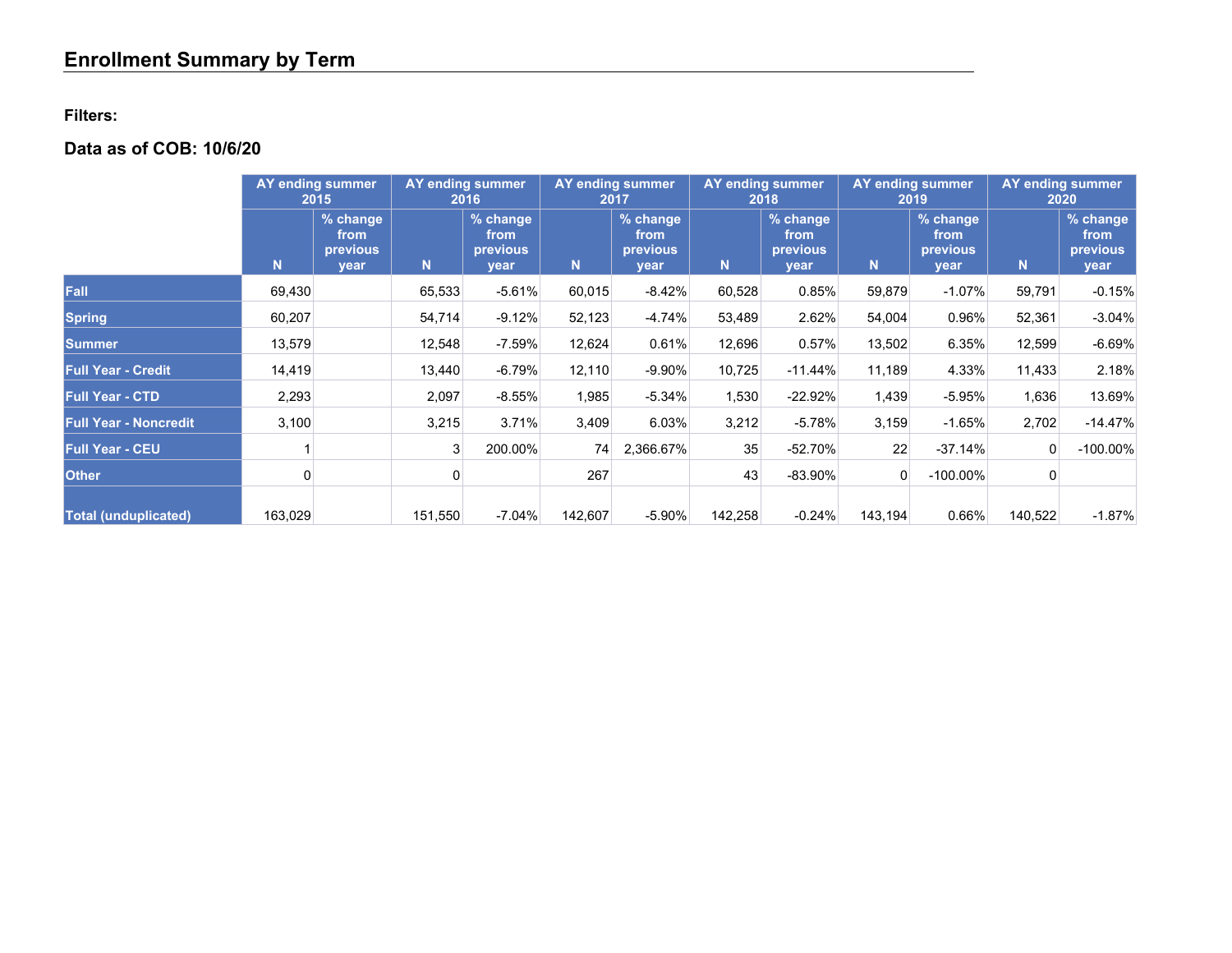# **FTSE Summary by Term**

CTD and Adult Education generate FTSE, but are not included here, the needed data elements are not available.

#### **Filters:**

|                             | AY ending summer<br>2015 |                                      |           | <b>AY ending summer</b><br>AY ending summer<br>AY ending summer<br><b>AY ending summer</b><br>2016<br>2017<br>2018<br>2019 |           |                                      | AY ending summer<br>2020 |                                             |           |                                      |           |                                      |
|-----------------------------|--------------------------|--------------------------------------|-----------|----------------------------------------------------------------------------------------------------------------------------|-----------|--------------------------------------|--------------------------|---------------------------------------------|-----------|--------------------------------------|-----------|--------------------------------------|
|                             | N                        | % change<br>from<br>previous<br>vear | N.        | % change<br>from<br>previous<br>year                                                                                       | N.        | % change<br>from<br>previous<br>vear | N                        | % change<br>from<br><b>previous</b><br>vear | <b>N</b>  | % change<br>from<br>previous<br>year | N         | % change<br>from<br>previous<br>year |
| Fall                        | 7,468.32                 |                                      | 7,058.83  | $-5.48%$                                                                                                                   | 6,538.39  | $-7.37\%$                            | 6,512.78                 | $-0.39%$                                    | 6,122.06  | $-6.00\%$                            | 6,084.09  | $-0.62%$                             |
| <b>Spring</b>               | 6,478.89                 |                                      | 5,950.53  | $-8.16\%$                                                                                                                  | 5.698.87  | $-4.23%$                             | 5.804.54                 | 1.85%                                       | 5,522.85  | $-4.85%$                             | 5,369.5   | $-2.78%$                             |
| Summer                      | 1,496.77                 |                                      | 1,420.13  | $-5.12%$                                                                                                                   | .434.12   | 0.98%                                | 1,422.8                  | $-0.79%$                                    | 1,397.3   | $-1.79%$                             | 1,334.05  | $-4.53%$                             |
| Full Year - Credit          | 1,230.83                 |                                      | 1,163.84  | $-5.44%$                                                                                                                   | 1,076.83  | $-7.48%$                             | 1,120.52                 | 4.06%                                       | 1,103.1   | $-1.55%$                             | 1,165.68  | 5.67%                                |
| <b>Full Year - CEU</b>      | 0.53                     |                                      |           | 275.00%                                                                                                                    | 16.18     | 709.17%                              | 14.17                    | $-12.46\%$                                  | 41.77     | 194.82%                              |           | $-100.00\%$                          |
| <b>Total (unduplicated)</b> | 16,675.34                |                                      | 15,595.33 | $-6.48\%$                                                                                                                  | 14.764.39 | $-5.33%$                             | 14.874.8                 | 0.75%                                       | 14.187.08 | $-4.62\%$                            | 13,953.32 | $-1.65%$                             |